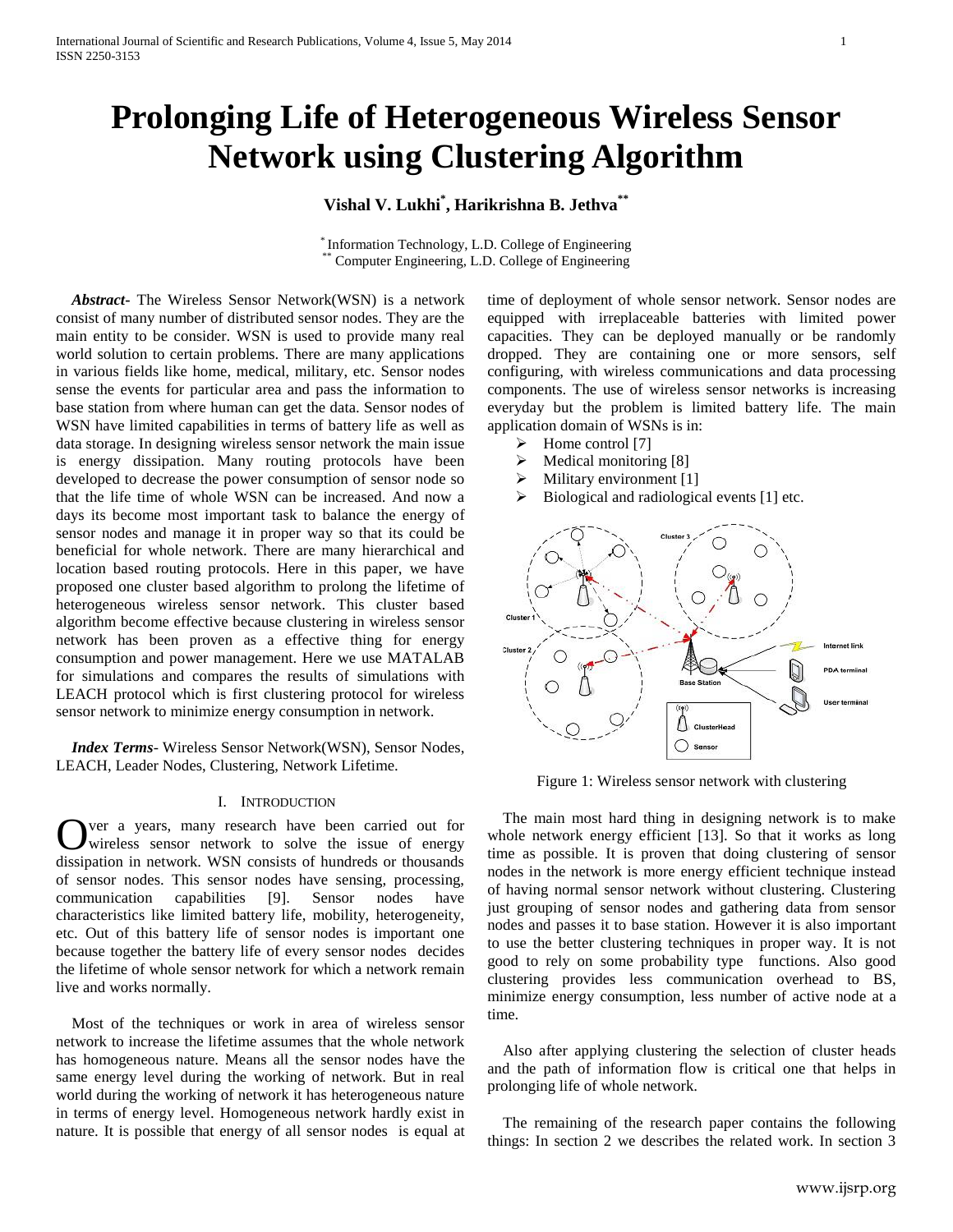we introduce our proposed algorithm. In section 4 we shows simulation setup and experimental results. And section 5 provides the conclusion of our work.

## II. RELATED WORK

 The very first clustering technique proposed for clustering in wireless sensor network is LEACH(Low Energy Adaptive Clustering Hierarchy) protocol [1]. It is a single level cluster based routing protocol. In this protocol clustering task is performed in every round of data transmission. And cluster head is select that transfer the final data fusion of its own cluster to the base station directly. The whole network is divided into number of clusters. The protocol works with two phases. One is set up phase. In this phase cluster and associated cluster heads are elected. Each nodes chooses a number between 0 to 1 and one probability function is used to decides the cluster heads nodes. Probability function is as follows:

$$
T(n) = \begin{cases} \frac{p}{1 - p \left(r \mod \frac{1}{p}\right)}, & \text{if } n \in G \\ 0, & \text{otherwise} \end{cases} \tag{1}
$$

 Where, p is the cluster head probability, r is the number of current round and G is the set of nodes that have not been cluster-heads in last 1/p rounds.

 After becoming cluster heads they make TDMA schedule and transmit it to all the nodes in its cluster. Clusters are created based on signal strength of advertisement received by all none cluster head nodes.

 Second phase is a steady state phase in which cluster head nodes stay turn on during whole round and assumes that it had data to receive from normal sensor nodes of its own cluster. Normal sensor nodes collect the data and send it to the cluster head during its own time frame and after that it goes down [11]. The problem with LEACH protocol is that it assumes homogeneous nature of wireless sensor network. It also uses probability function in deciding CH so that there may be chance of not having CH nodes in some particular round [12].

 From the analysis of wireless sensor networks it is concluded that there mainly two types of sensor nodes. One is said to be powerful nodes and other is said to be normal nodes [10]. The powerful nodes are also know to be as cluster head nodes which have more energy level compare to other nodes. The normal nodes have lesser energy level compare to powerful nodes.

 There are also some other cluster based routing protocols like EEMC [2], BCDCP [3], LEACH-C [4], HEED [5], etc that all assumes homogeneous wireless sensor networks. Also PEGASIS [15], TEEN [14], etc are some clustering algorithms.

 We proposed one different algorithm with different clustering technique and with leader node concept. It increases the lifetime of sensor network than that of by LEACH.

## III. PROPOSED SYSTEM

The proposed system comprises three phases.

- 1. Cluster creation phase
- 2. Leader selection phase
- 3. Data transmission phase

In cluster creation phase, clusters are made by using k-mean clustering technique. After applying k-mean to whole network sensor node having highest energy than all other nodes in cluster is selected as cluster head node.

In leader selection phase, Euclidean Distance formula is used in deciding the leader node out of the existing cluster head nodes. The role of leader node is to perform final delivery of aggregated data of all sensor network to base station. The leader node have the closest distance to the base station. Once leader node gets down it means all other nodes including cluster head nodes already dead and whole sensor network become dead.

In data transmission phase, the route of data flow is describes.

The steps of proposed system is as follows:

- 1. Cluster creation phase:
	- a) Initially BS requests node position and energy level from each nodes.
	- b) BS will arbitrarily chooses k nodes as initial cluster centers having maximum energy and closer to the node.
	- c) Repeat.
	- d) (Re)assign each node to the cluster with the nearest cluster center.
	- e) Calculate the mean value of the Cluster.
	- f) Until no change.
	- g) After making clusters BS will assigns cluster head role having maximum energy level in each clusters.
	- 2. Leader selection phase:
		- a) Find the distance of all cluster head nodes from BS using Euclidean distance formula.
		- b) Now, find the mean value(centroid) for all distance values of all cluster head nodes, which is obtain in step a).
		- c) Select the cluster head node as leader node which is closer to the centroid obtained in step b).
- 3. Data transmission phase:
	- a) In this phase data is pass from normal node to its cluster head node in each clusters.
	- b) Than each cluster head node passes the data to leader node which will finally forwards the data of whole sensor network to BS.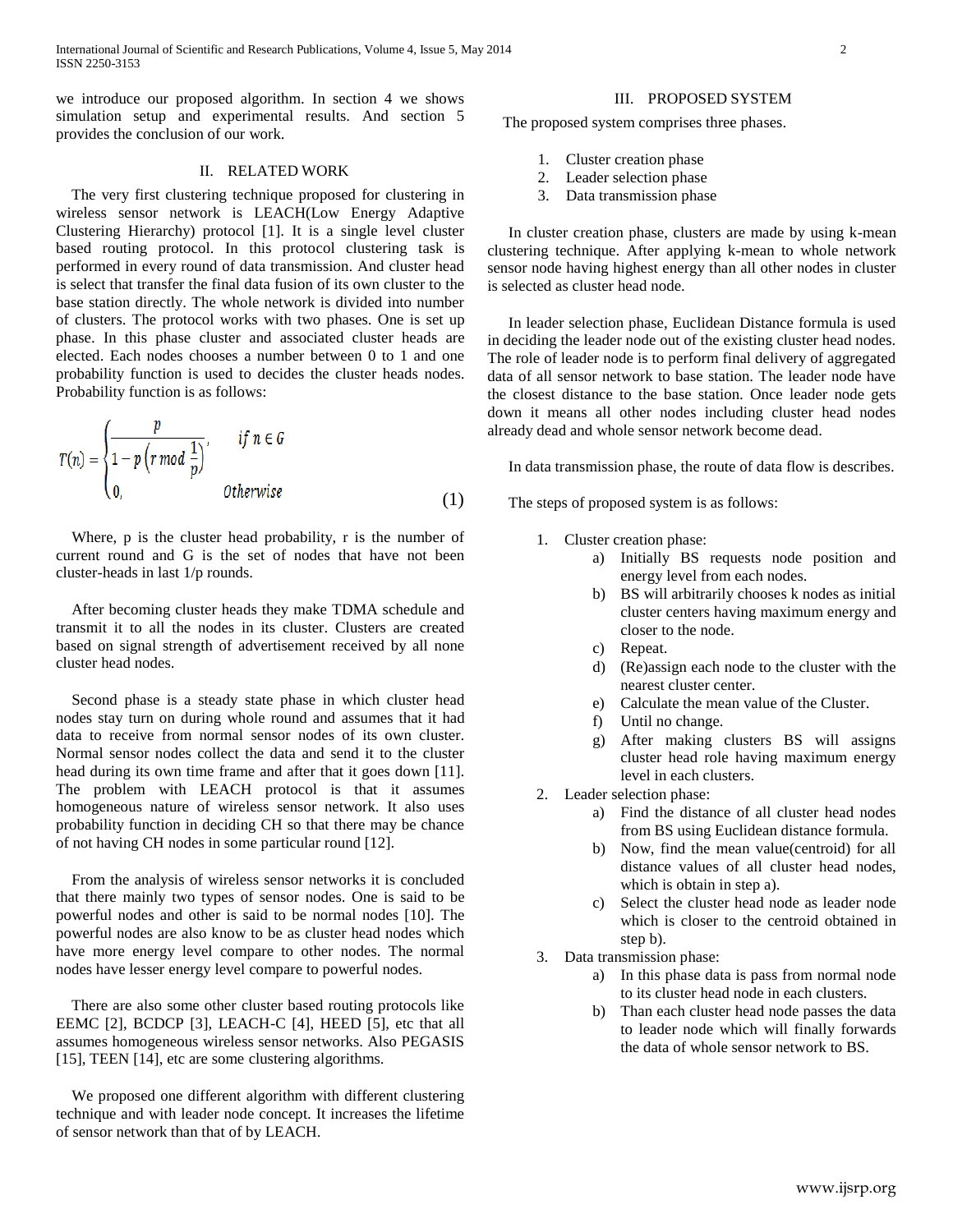## IV. SIMULATION SETUP AND PERFORMANCE EVALUATION

 In this part we introduce the implementation result of proposed system, energy model used for implementation and parameters taken as input during simulation.

# *A. Energy Consumption Model*

Here we have taken first order radio energy model for simulating proposed system. The equations for transmitting and receiving lbit data messages from a given distance d is as follows:

$$
E_{TX}(l,d) = l \left( E_{elec} + \varepsilon_{amp} * d^a \right) \tag{2}
$$

$$
E_{RX}(l,d) = E_{elec} * l \tag{3}
$$

The following described parameters are used:

 $E_{elec}$ : Energy dissipations per bit by the transmitter or receiver electronics

- $\varepsilon_{amp}$ : Energy dissipations per bit by the transmitter amplifier
- $E_{TX}$ : Energy consumption for transmitting data
- $E_{RX}$ : Energy dissipation by receiving data
- $\varepsilon_{fs}$ : Free space fading energy
- EDA: Data aggregation energy
- a: Pass loss exponent



Figure 2: Energy consumption model [6]

# *B. Simulation Parameters*

 The following Table I shows the different parameters with values that we have used in implementation of proposed system.

# TABLE I: Simulation parameters

| No.<br>of<br>Items | Parameters      | Value       |
|--------------------|-----------------|-------------|
|                    | Network Size    | $200m*200m$ |
| 2                  | Number of Nodes | 500         |

| 3  | Data Packet Size      | 6000 bits                      |
|----|-----------------------|--------------------------------|
| 4  | <b>Initial Energy</b> | 0.5J                           |
| 5  | <b>BS</b> Position    | 50m*50m                        |
| 6  | $E_{TX} = E_{RX}$     | 50nJ/bit                       |
| 7  | <b>EDA</b>            | 5nJ/bit                        |
| 8  | $E_{elec}$            | 50nJ/bit                       |
| 9  | $\varepsilon_{amp}$   | $0.0013$ pJ/bit/m <sup>4</sup> |
| 10 | $\varepsilon_{fs}$    | 10pJ/bit/m <sup>2</sup>        |

## *C. Simulation Results*

 Figure 3 shows the heterogeneous wireless sensor network after deployment of sensor nodes. Figure 4 shows heterogeneous wireless sensor network having all sensor nodes become dead.



Figure 3: Heterogeneous wireless sensor network



Figure 4: Dead sensor nodes in heterogeneous wsn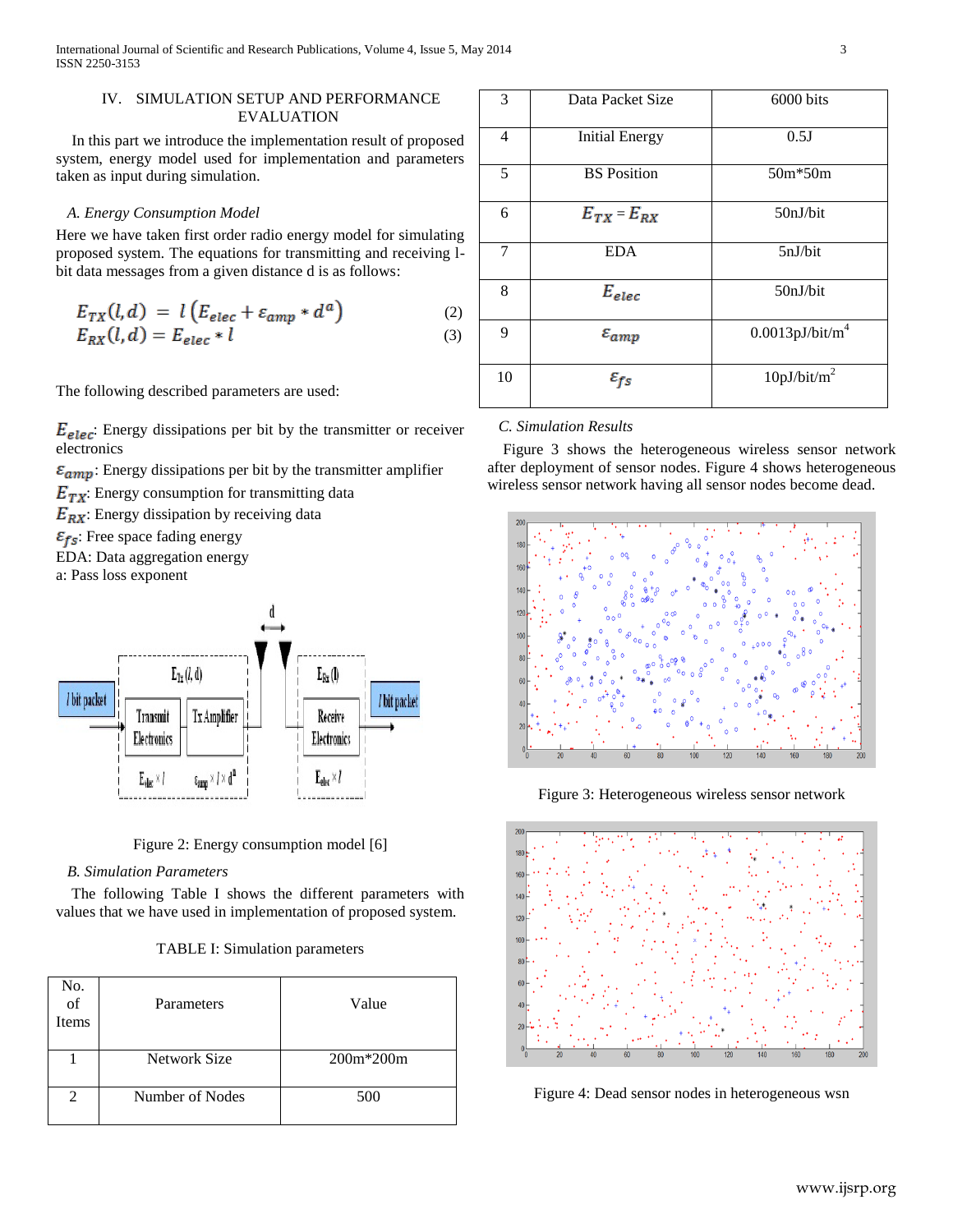We have simulated the proposed system by taking different message size. And from that we determined the lifetime of network. The following TABLE II shows the results obtained for proposed system and compare it with LEACH protocol. Figure 5 shows comparison chart between proposed system and LEACH protocol.

## TABLE II: Network lifetime

| Packet Size(bits) | <b>Round Number</b> |                 |
|-------------------|---------------------|-----------------|
|                   | <b>LEACH</b>        | Proposed System |
| 12000             | 321                 | 355             |
| 10000             | 346                 | 360             |
| 8000              | 472                 | 501             |
| 6000              | 541                 | 574             |
| 4000              | 611                 | 636             |
| 2000              | 725                 | 786             |



Figure 5: Network lifetime with varying message size

## V. Conclusions

 Here in this research paper, we have proposed system that uses k-mean clustering algorithm and also uses Euclidean distance formula for prolonging lifetime of heterogeneous wireless sensor network. Because we does not use any probability function proposed system gives better results compare to LEACH protocol. We also implement proposed system under various message sizes. The results of simulation shows that proposed system prolongs the lifetime of network more than LEACH protocol.

#### ACKNOWLEDGMENT

 We would like to thank all people who inspire us to do this work and support us by giving their guidance. We also like to thank all the sources of materials related to our research. And at last thank to all friends who help somewhere in research.

#### **REFERENCES**

- [1] Rajesh Patel, Sunil Pariyani, Vijay Ukani, "Energy and throughput analysis of hierarchical routing protocol (LEACH) for wireless sensor network," International Journal of Computer Applications (0975 – 8887) Volume 20– No.4, April 2011.
- [2] Yan Jin, Ling Wang, Yoohwan Kim, Xiaozong Yang, "EEMC: An energyefficient multi-level clustering algorithm for large-scale wireless sensor networks," Science Direct, Computer Networks 52, 2008.
- [3] Qiu, M., Xue, C., Shao, Z., Zhuge, Q., Liu, M., Sha Edwin, H.M., "Efficent algorithm of energy minimization for heterogeneous wireless sensor network," In: Sha, E., Han, S.- K., Xu, C.-Z., Kim, M.H., Yang, L.T., Xiao, B. (eds.) EUC 2006. LNCS, vol. 4096, pp. 25–34. Springer, Heidelberg (2006).
- [4] W. R. Heinzelman, A. Chandrakasan, and H. Balakrishnan, "Energy efficient communication protocol for wireless micro sensor networks," Proceedings of IEEE HICSS, Jan 2000.
- [5] Ossama Younis and Sonia Fahmy, "Distributed clustering in ad-hoc sensor networks: a hybrid, energy-efficient approach," September 2002.
- [6] Sanjeev Saini, Ram Sewak Singh & V.K.Gupta, "Analysis of energy efficient routing protocols in wireless sensor networks communication," IJCSC Vol. 1, No. 1, January-June 2010, pp. 113-118.
- [7] Kazem Sohraby, Daniel Minoli, Taieb Znati, "Wireless sensor networks technology, protocols, and applications," John Wiley, New York, 2007.
- [8] Charka Panditharathne and Soumya Jyoti Sen, "Energy efficient communication protocols for wireless sensor networks," a thesis for the degree of bachelor of technology in Electronics and Instrumentation Engineering, National Institute of Technology, Rourkela Orissa May-2009.
- [9] Akyildiz I., Su W., Sankarasubramaniam Y., Cayirci E., "A survey on sensor networks," in IEEE Communication Magazine, 2002.
- [10] Lee, H.Y., Seah, W.K.G., Sun, P., "Energy implications of clustering in heterogeneous wireless sensor networks- an analytical view," In: The 17th Annual IEEE International Symposium on Personal, Indoor and Mobile Radio Communications, pp. 1–5 (2006).
- [11] V. Rodoplu, T.H. Ming, "Minimum energy mobile wireless networks," IEEE Journal of Selected Areas in Communications, Vol. 17, No. 8, 1999.
- [12] Neda Enami, Reza Askari Moghadam, "Energy based clustering self organizing map protocol for extending wireless sensor networks lifetime and coverage," Canadian Journal on Multimedia and Wireless Networks Vol. 1, No. 4, August 2010.
- [13] S.Taruna, Sakshi Shringi, "A cluster based routing protocol for prolonging network lifetime in heterogeneous wireless sensor networks," International Journal of Advanced Research in Computer Science and Software Engineering, Volume 3, Issue 4, April 2013.
- [14] A. Manjeshwar and D. Agrawal, "TEEN: a routing protocol for enhanced efficiency in wireless sensor networks," Proceedings of 15th International Parallel and Distributed Processing Symposium (IPDPS'01), San Francisco, CA, pp. 2009-2015, April 2001.
- [15] S. Lindsey and C. Raghavendra, "PEGASIS: power-efficient gathering in sensor information systems," Proceedings of IEEE Aerospace Conference, Big Sky, Montana, USA, vol.3, pp.1125-1130, March 2002.